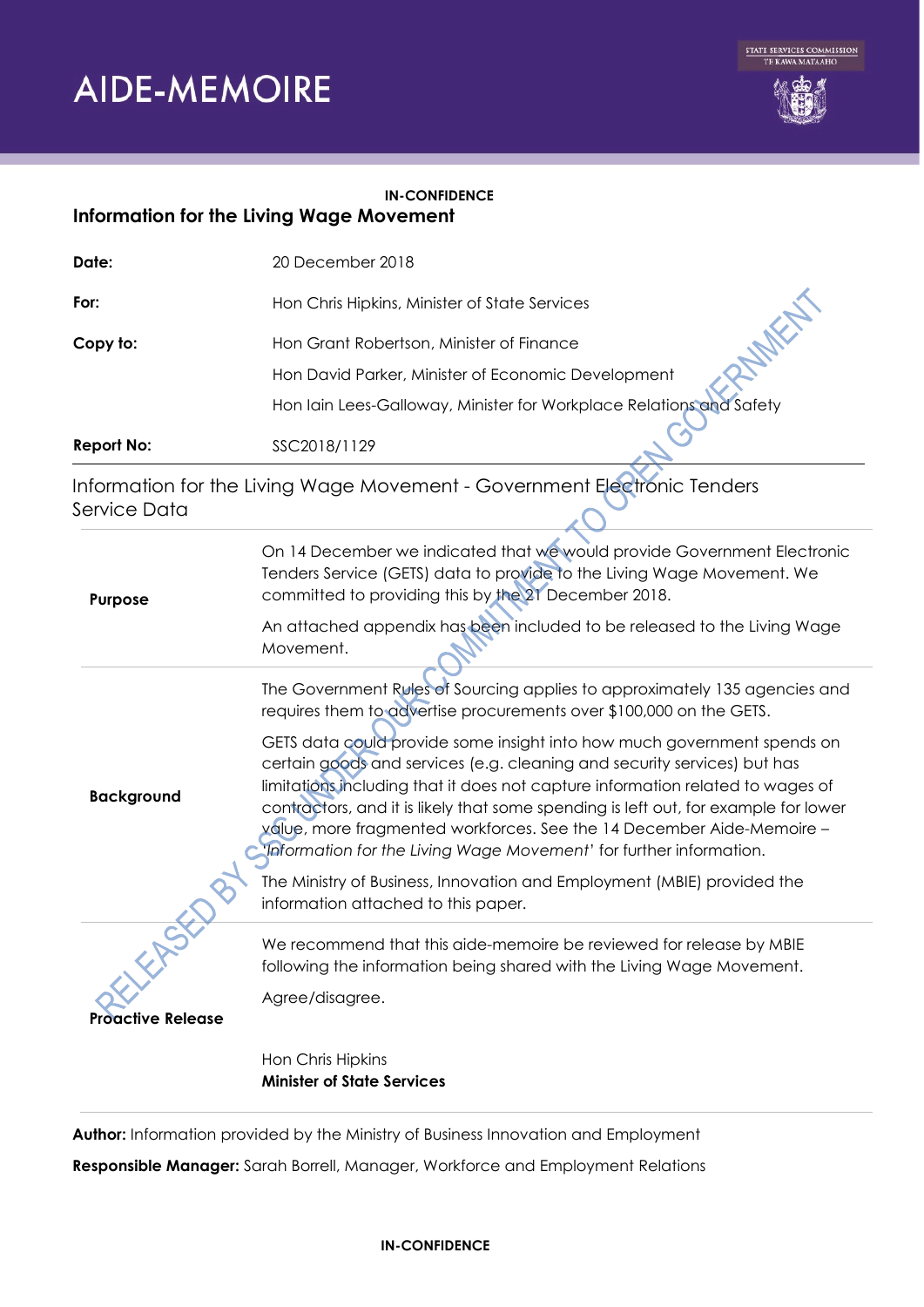#### **IN-CONFIDENCE**

### **Appendix A**

## **Information for the Living Wage Movement on data held on contract spend by Public Service Agencies**

#### **December 2018**

Below are the total figures on the spend on cleaning and security related contracts recorded in the Government Electronic Tenders Service (GETS) for the Calendar years 2016, 2017 and to-date 2018.

The data has the following limitations:

- Tenders will often contain multiple codes that are assigned by the agency conducting the procurement. See below for the list of UNSPSC codes that relate to cleaning and security services, codes that relate solely to cleaning or security products have been excluded from this information. We do not collect information on how much of the spend is attributed to each code. Therefore, we are unable to attribute specific values to individual UNSPSC codes.
- · Agencies not covered by the Government Rules of Sourcing, such as those in the wider State Sector and local government, are not required to advertise on GETS or report on their contract awards.
- · It is the responsibility of each individual government agency to provide the estimated contract award value in the contract award notice. When this has been filled in we have used this value. However, this data is not always provided; where this is the case we have used the mid-point of the value band provided when agencies first entered their tender into the GETS system.
- Two tenders included both cleaning and security services, they are represented by the "Both" column in the table.

|              | <b>Cleaning</b>                              |                                            | <b>Security</b>                       |                                     | <b>Both</b>                           |                                     |
|--------------|----------------------------------------------|--------------------------------------------|---------------------------------------|-------------------------------------|---------------------------------------|-------------------------------------|
|              | <b>Number</b><br><b>of</b><br><b>Tenders</b> | <b>Estimated</b><br><b>Award</b><br>Amount | <b>Number</b><br>οf<br><b>Tenders</b> | <b>Estimated</b><br>Award<br>Amount | <b>Number</b><br>οf<br><b>Tenders</b> | <b>Estimated</b><br>Award<br>Amount |
| 2016         |                                              | \$11,600,000                               | 17                                    | \$36,425,000                        |                                       | \$3,000,000                         |
| 2017         | 14                                           | \$33,900,000                               | 17                                    | \$52,775,000                        | 0                                     | \$0                                 |
| 2018         | 10                                           | \$107,755,002                              | 10                                    | \$36,438,118                        |                                       | \$375,000                           |
| <b>Total</b> | 33                                           | \$153,255,002                              | 44                                    | \$125,638,118                       | $\mathcal{P}$                         | \$3,375,000                         |